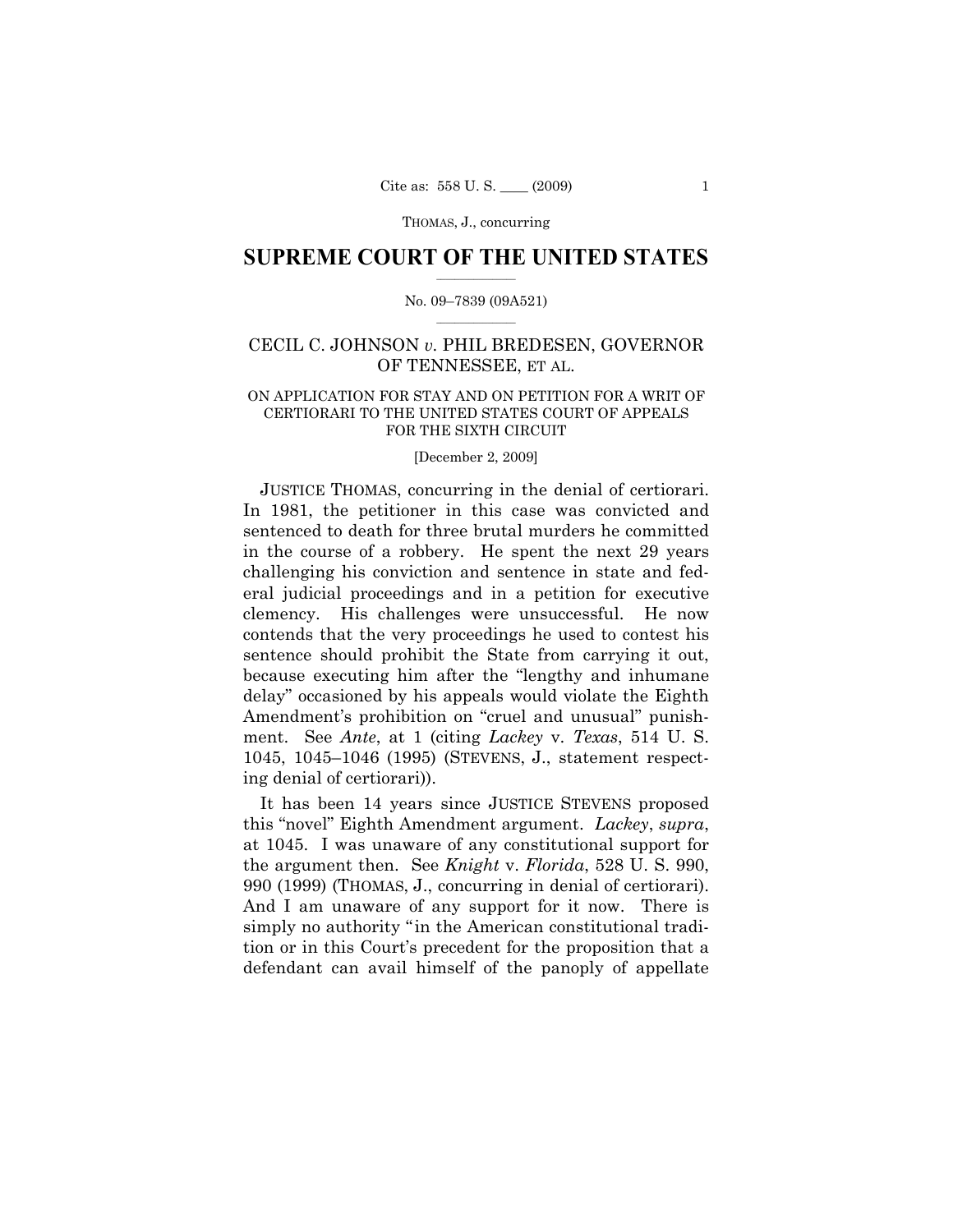#### THOMAS, J., concurring

and collateral procedures and then complain when his execution is delayed." *Thompson* v. *McNeil*, 556 U. S. \_\_\_, (2009) (slip op., at 1) (THOMAS, J., concurring in denial of certiorari) (internal quotation marks and citation omitted). Petitioner cites no evidence otherwise and, for all his current complaints about delay, did not raise a *Lackey* objection to the speed of his proceedings in the 1999 habeas petition he filed 18 years into his tenure on death row. See *ante*, at 4–5, n. 3.

 Undeterred, JUSTICE STEVENS insists that petitioner's Eighth Amendment claim warrants relief. It does not, and JUSTICE STEVENS' arguments to the contrary stand in stark contrast not only to history and precedent, but also to his own recent statement in *Muhammad* v. *Kelly,* 558 U. S.  $\qquad$  (2009) (slip op., at 1) (statement respecting denial of certiorari) decrying the "perversity of executing inmates before their appeals process has been fully concluded." In JUSTICE STEVENS' view, it seems the State can never get the timing just right. The reason, he has said, is that the death penalty itself is wrong. *McNeil*, *supra*, at \_\_\_ (slip op., at 4) (statement respecting denial of certiorari) (citing *Baze* v. *Rees*, 553 U. S. 35, \_\_\_ (2008) (STEVENS, J., concurring in judgment) (slip op., at 8, 17)). But that is where he deviates from the Constitution and where proponents of his view are forced to find their support in precedent from the "European Court of Human Rights, the Supreme Court of Zimbabwe, the Supreme Court of India, or the Privy Council." *Knight*, *supra*, at 990 (THOMAS, J. concurring in denial of certiorari).

Eager to distinguish this case from *Knight* and all the other cases in which the Court has refused to grant relief on *Lackey* grounds, JUSTICE STEVENS asserts that the petition here presents important questions regarding the proper procedural vehicle for bringing a *Lackey* claim that merit this Court's review. First, the procedural posture in which a *Lackey* claim arises does not change the fact that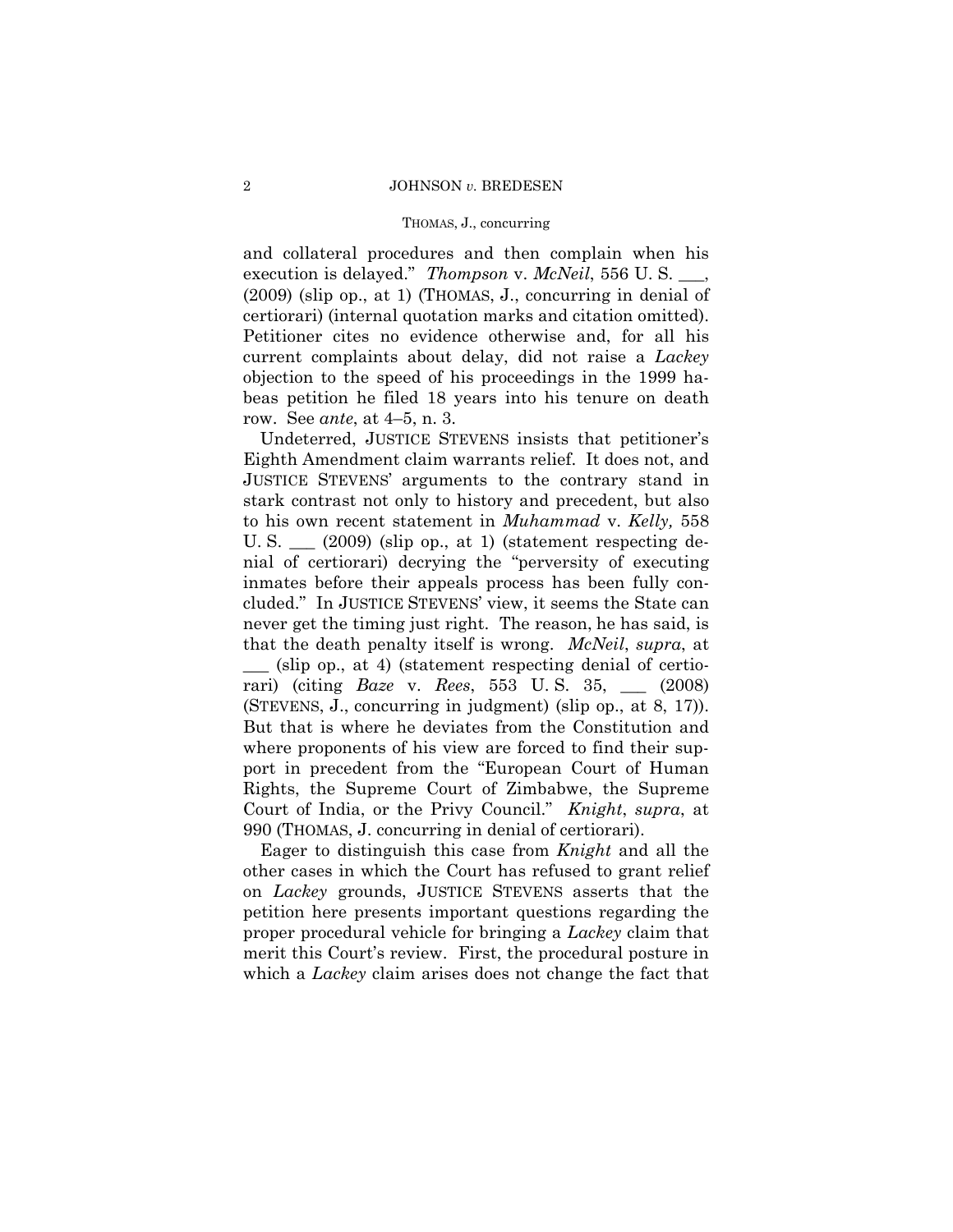#### THOMAS, J., concurring

the claim itself has no constitutional foundation. Accordingly, the claim's procedural posture does not matter for purposes of merits relief; a *Lackey* claim would fail no matter how it arrived. In addition, JUSTICE STEVENS concedes that the unusual contours of petitioner's Eighth Amendment claim are the reason the procedural questions in this case are difficult. Given that, our order in this case rightly adheres to our precedents denying relief on *Lackey* claims, however presented. Second, even if the procedural claims in this case had merit, they would not warrant review because JUSTICE STEVENS admits that a "successful *Lackey* claim would have the effect of rendering invalid a particular death sentence," *ante*, at 4, and thus would "'directly call into question the "fact" or "validity" of the sentence itself,'" *ante*, at 4 (quoting *Nelson* v. *Campbell*, 541 U. S. 637, 644 (2004)). Accordingly, the Sixth Circuit plainly did not err in treating petitioner's §1983 motion as "the functional equivalent of" a habeas petition. *Ante*, at 3. And for the reasons above, the panel's treatment of the petition as a second or successive petition would not, even if reversed, entitle petitioner to the merits relief he seeks.

At bottom, JUSTICE STEVENS' arguments boil down to policy disagreements with the Constitution and the Tennessee legislature. *Ante*, at 3–4 ("'[D]elaying an execution does not further public purposes of retribution and deterrence but only diminishes whatever possible benefit society might receive from petitioner's death. . . . In other words, the penological justifications for the death penalty diminish as the delay lengthens." (internal quotation marks and citation omitted)). Such views, no matter how "steadfast[ly]" held, *ante*, at 2, are not grounds for enjoining petitioner's execution or for granting certiorari on the procedural questions that attend his *Lackey* claim. As long as our system affords capital defendants the procedural safeguards this Court has long endorsed, defendants who avail themselves of these procedures will face the